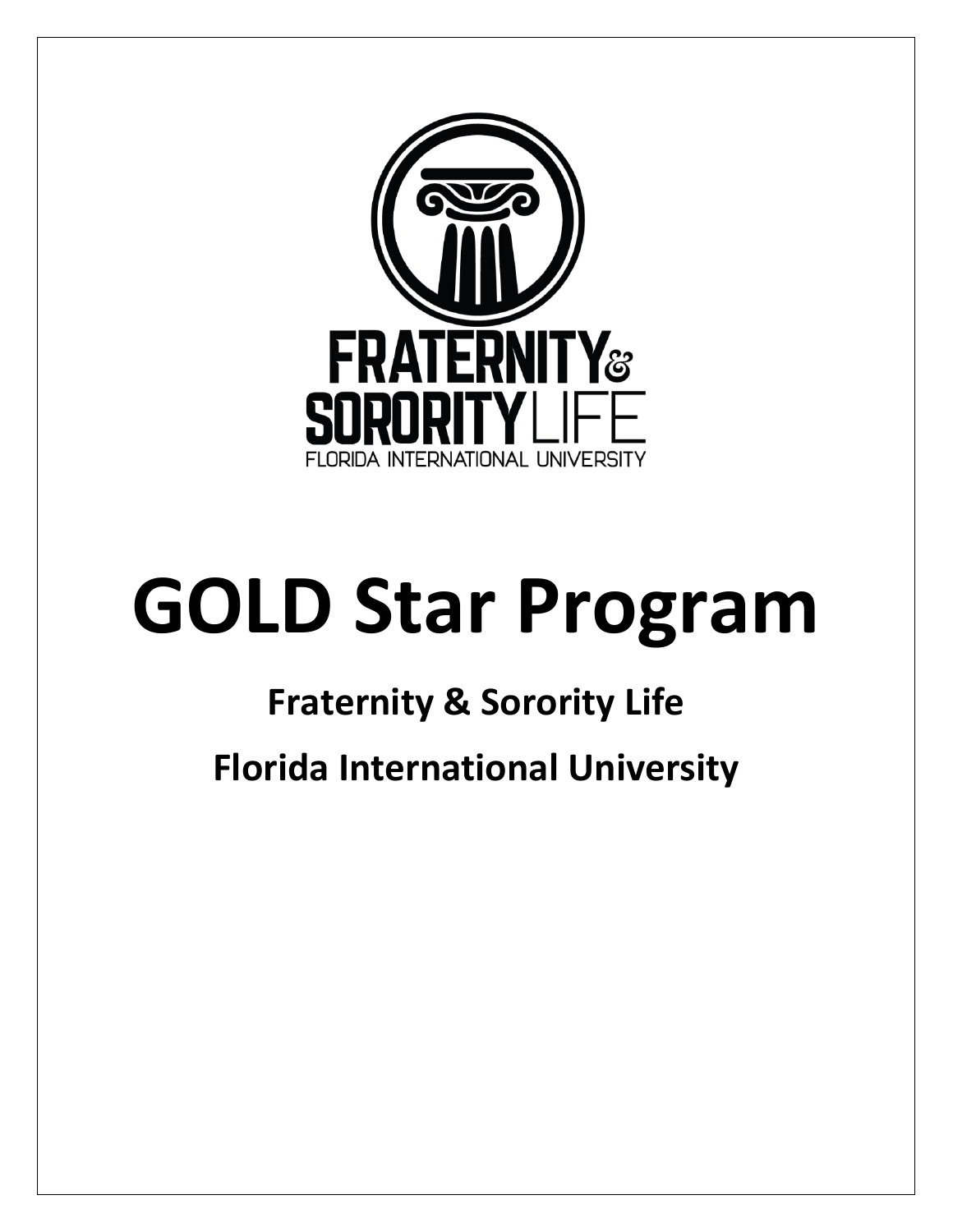## **Table of Contents**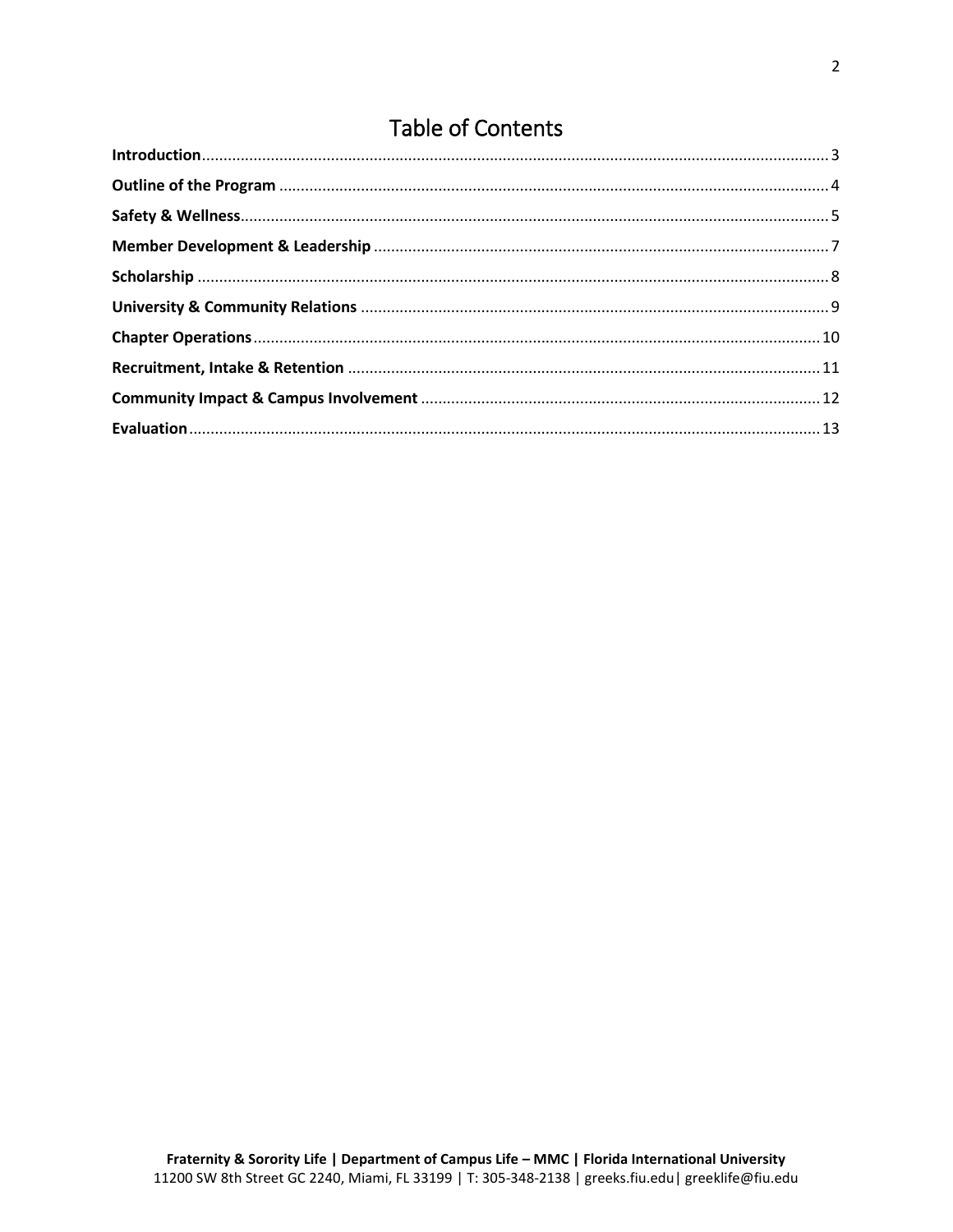#### Introduction

<span id="page-2-0"></span>To improve the management of, inspire the growth and development of, and evaluate the quality of fraternity and sorority chapters at Florida International University, the following evaluation and awards system has been implemented. This will allow FIU Fraternity & Sorority Life to longitudinally evaluate chapter performance—both overall and in various categories—ensure chapters are meeting basic expectations, and provide chapters with feedback, particularly in areas of potential improvement.

As a result of this evaluation program, chapters will be designated at a Five Star, Four Star, Three Star, Two Star, One Star, or Zero Star chapter. Each organization's evaluation and designation will be shared with chapter leadership, chapter advisors and inter/national organizations. Additionally, information will be publicized on the FIU Fraternity & Sorority Life webpage to promote transparency within our fraternal community.

Many end of the year awards will also be determined by this evaluation program. The top three highestscoring fraternities and sororities will be in the running for the Fraternity/Sorority of the Year awards; additionally, awards recognizing exceptional work in different evaluation categories may also be distributed. Individual awards, like Chapter President of the Year, Fraternity Man/Sorority Woman of the Year, etc. will still have a traditional nomination/review process.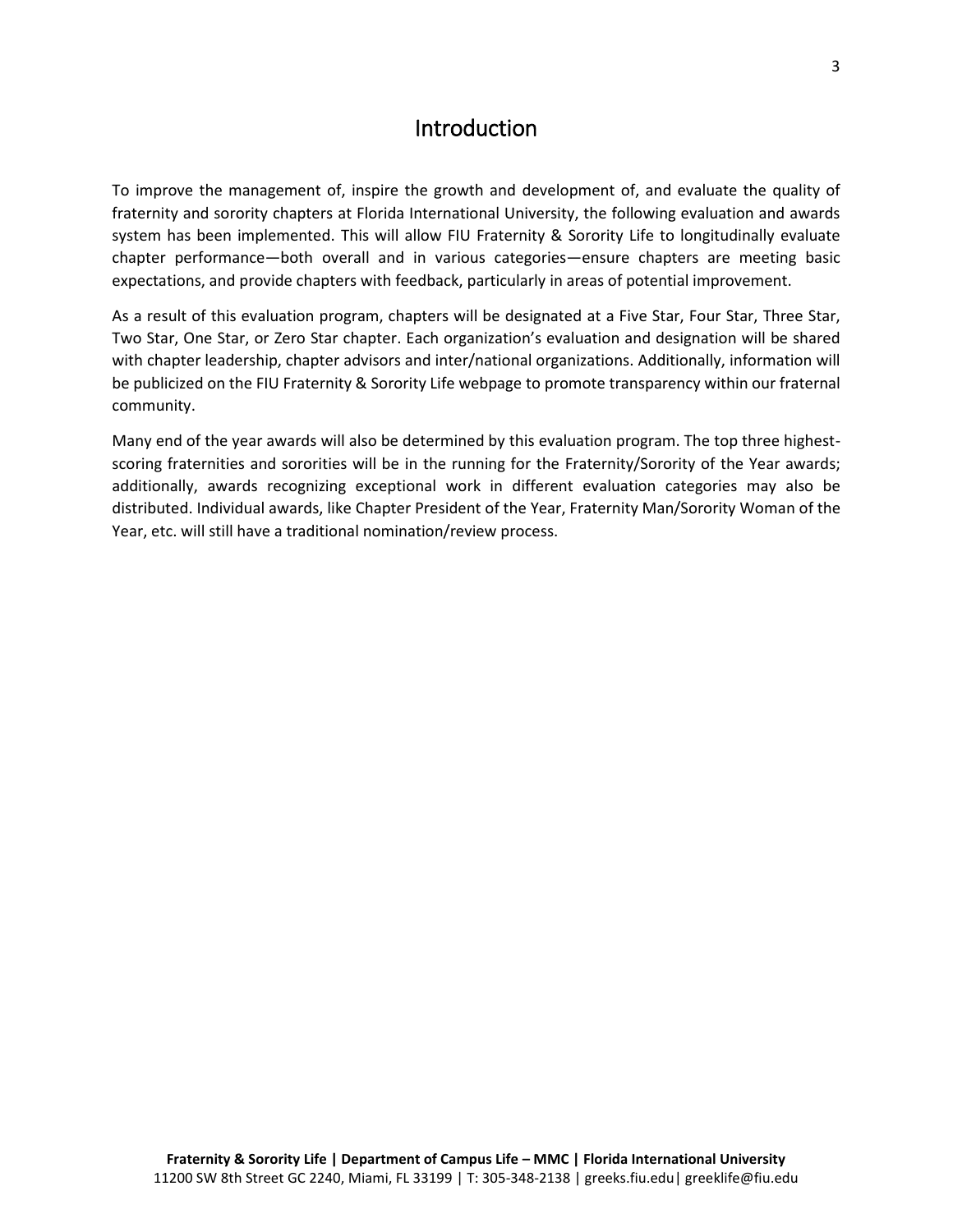#### Outline of the Program

| 7. Community Impact & Campus Involvement |                                     | 10 |    |
|------------------------------------------|-------------------------------------|----|----|
| Recruitment, Intake & Retention<br>6.    |                                     | 10 |    |
|                                          | 5. Chapter Operations               |    | 10 |
|                                          | 4. University & Community Relations |    | 10 |
|                                          | 3. Scholarship                      |    | 15 |
| 2.                                       | Member Development & Leadership     |    | 20 |
| 1.                                       | Safety & Wellness                   |    | 25 |

<span id="page-3-0"></span>**Scoring:** The following areas will be evaluated and scored each year:

Throughout the course of the year, several opportunities for bonus points may arise. FIU Fraternity & Sorority Life will do their best to announce these opportunities and how to obtain these points in a timely fashion.

#### **Designation Criteria:**

| 90% or higher of possible points    | <b>Five Star Status</b>  |
|-------------------------------------|--------------------------|
| 80% - 89% higher of possible points | <b>Four Star Status</b>  |
| 70% - 79% higher of possible points | <b>Three Star Status</b> |
| 60% - 69% higher of possible points | <b>Two Star Status</b>   |
| 50% - 59% higher of possible points | One Star Status          |
| Below 50% of possible points        | Zero Star Status         |

Chapters that receive a Zero Star rating will immediately receive an organizational review from FIU Fraternity & Sorority Life. One Star chapters will not be allowed to have any social activities for the following academic year; One Star chapters can only remain in that status for one year before the chapter will receive an organizational review from FIU Fraternity & Sorority Life. Two Star chapters will not be allowed to have any social activities for the following academic semester; Two Star chapters can only remain in that status for two years before the chapter will receive an organizational review from FIU Fraternity & Sorority Life.

**Awards:** Many end of the year awards will also be determined by this evaluation program. The top three highest-scoring fraternities and sororities will be in the running for the Chapter of the Year award.

Additionally, "Excellence in …" awards in Safety & Wellness, Member Development & Leadership, Scholarship, University & Community Relations, Chapter Operations, and Recruitment Intake & Retention will be determined based on submissions and scores.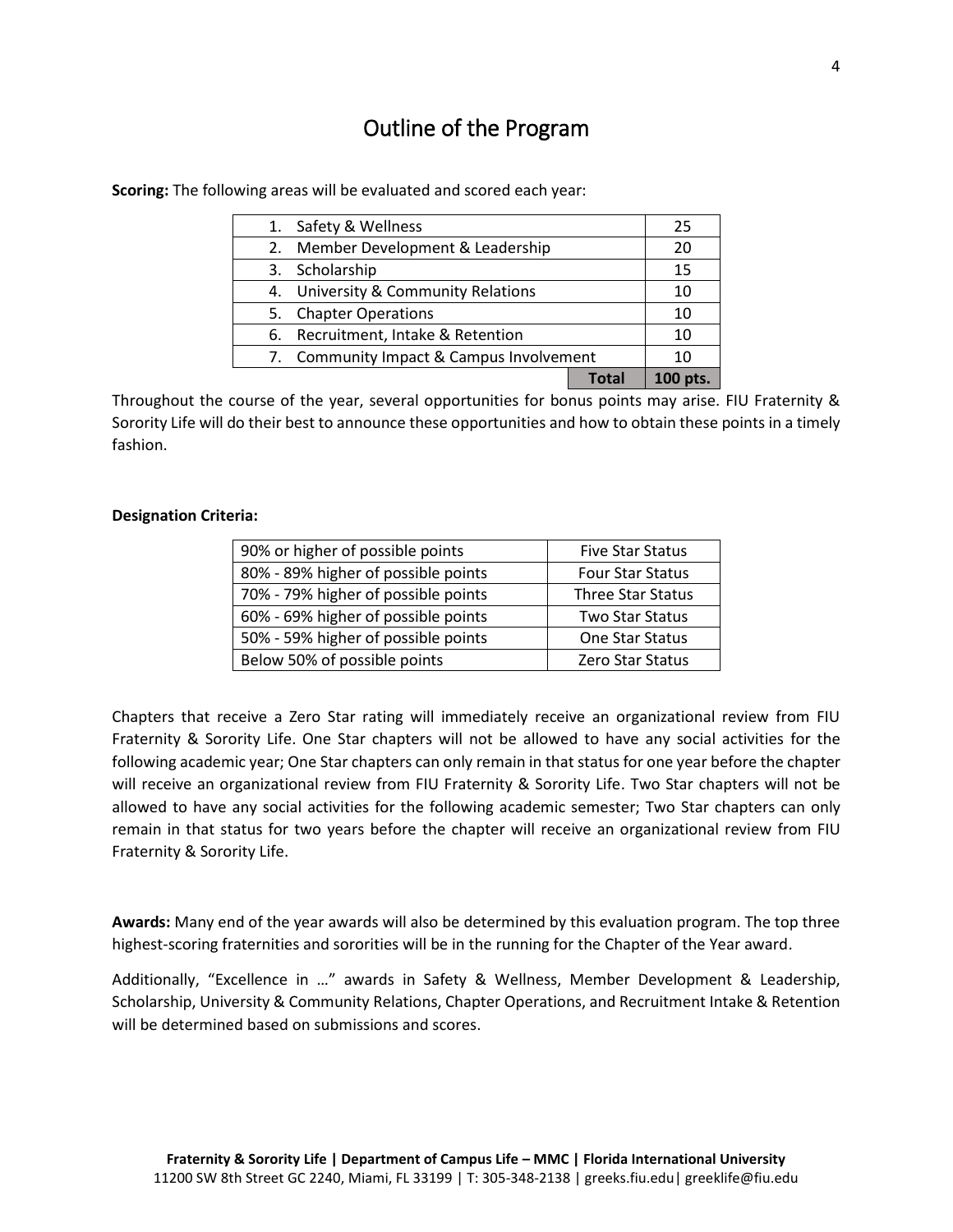#### Safety & Wellness

#### Category Requirements | 25 points

<span id="page-4-0"></span>Given the state of the national fraternal community, FIU Fraternity & Sorority Life expects our fraternal organizations and their members to act in alignment with their fraternal and our FIU values, as well as all applicable policies and laws. Additionally, our fraternal organizations will actively work to educate their members on risk behavior, safety and wellness—and will work to hold members accountable when they exhibit risky behavior or behavior not in congruence with their fraternal and our FIU values.

1. **Judicial Infractions:** The chapter is in compliance with FIU, FIU FSL, the Greek Judicial Board, and its governing council's policies, has received not been found "responsible" for any violations, and has not received any sanctions. This does not include academic standing and probation.

No submission is required from the chapter; FIU Fraternity & Sorority Life will confirm this requirement. Chapters will receive all or no points. (5 pts.)

2. **Risk Management Education:** The chapter should commit to creating a safe environment for its members in the areas of risk reduction in the following: hazing, sexual assault, mental health, alcohol and drugs. Reflective of these goals, the chapter is responsible for hosting at least 2 programs (1 per semester) covering one of the previously mentioned topics. Provide documentation of attendance, dates and summaries of the programs held. At least 50% of the chapter should be present for these programs.

Additionally, during one of the first two chapter meetings of the fall semester, the officer that oversees risk management and safety is required to review FIU FSL's Social Events and Social Events with Alcohol policies (found in *FIU Fraternity & Sorority Life General Policies and Procedures*) with the chapter; chapters will submit meeting minutes from that chapter meeting to confirm compliance.

Chapters will be required to submit this information in the GOLD Star Packet. Partial points may be given. (5 pts.)

3. **All-Greek Educational Events:** The chapter meets the 40% requirement at both the fall and spring all-Greek educational events, as announced by FIU Fraternity & Sorority Life Staff. These are typically held in conjunction with National Hazing Prevention Week (fall) and Alcohol Awareness Week (spring), but may be changed pending the educational needs of the community.

No submission is required from the chapter; FIU Fraternity & Sorority Life will confirm this requirement. Partial points may be given. (8 pts.)

4. **Crisis Management Plan:** The chapter submits an updated annual crisis management plan. If assistance is needed in helping to develop a plan, please consult FIU Fraternity & Sorority Life Staff or your national office. Updated University emergency contacts should also be included in this document.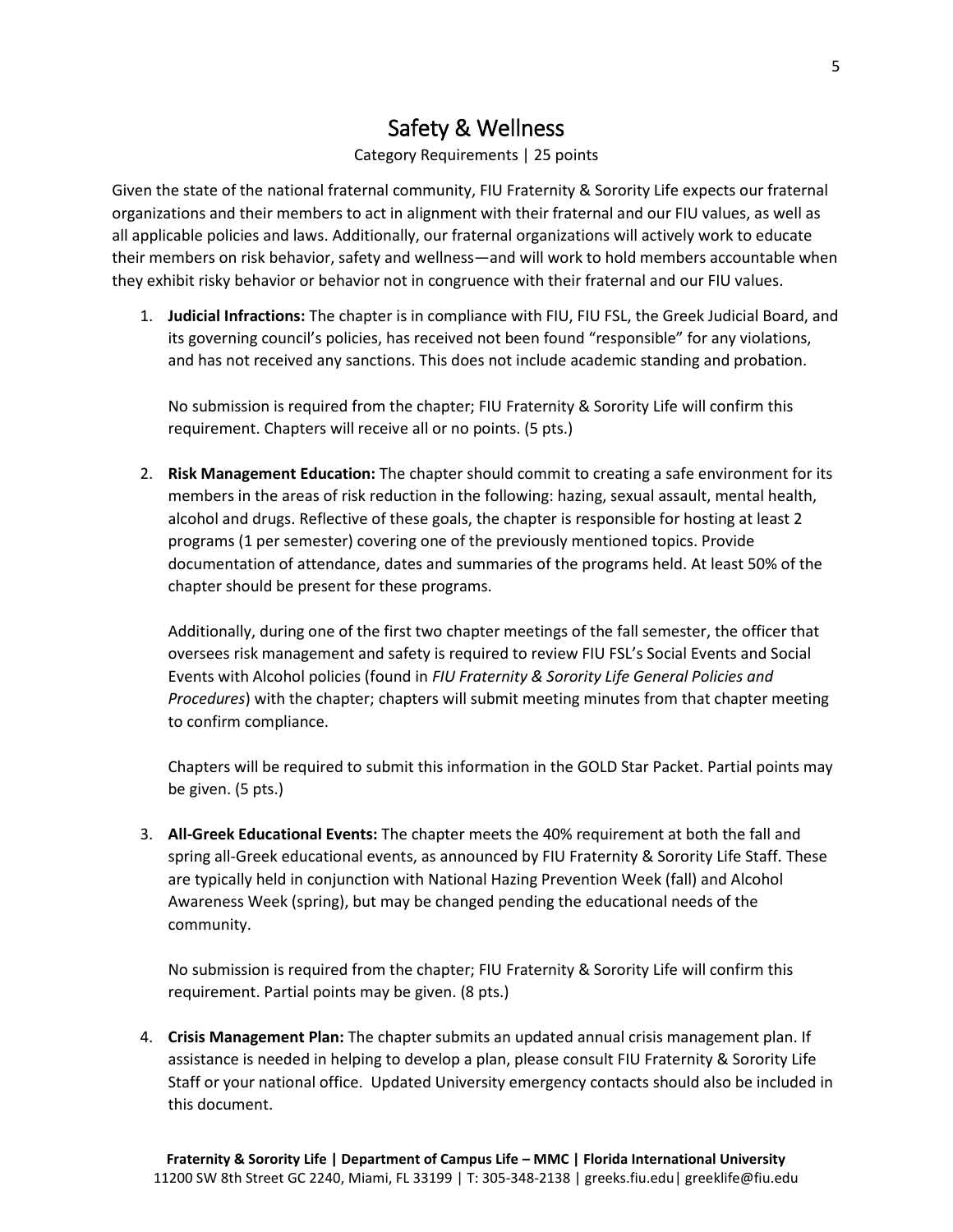Chapters will be required to submit this information in the GOLD Star Packet. Chapters will receive all or no points. (5 pts.)

5. **Chapter/Organization Judicial Process:** The chapter has a detailed internal judicial process either conducted by the chapter, regional or national entity—that is used to hold member accountable. Additionally, the chapter will report how many individuals have been removed from membership due to financial, behavioral or attendance bad-standing (this does not include members who voluntarily relinquished their membership) that academic year.

Chapters will be required to submit this information in the GOLD Star Packet. Partial points may be given. (2 pts.)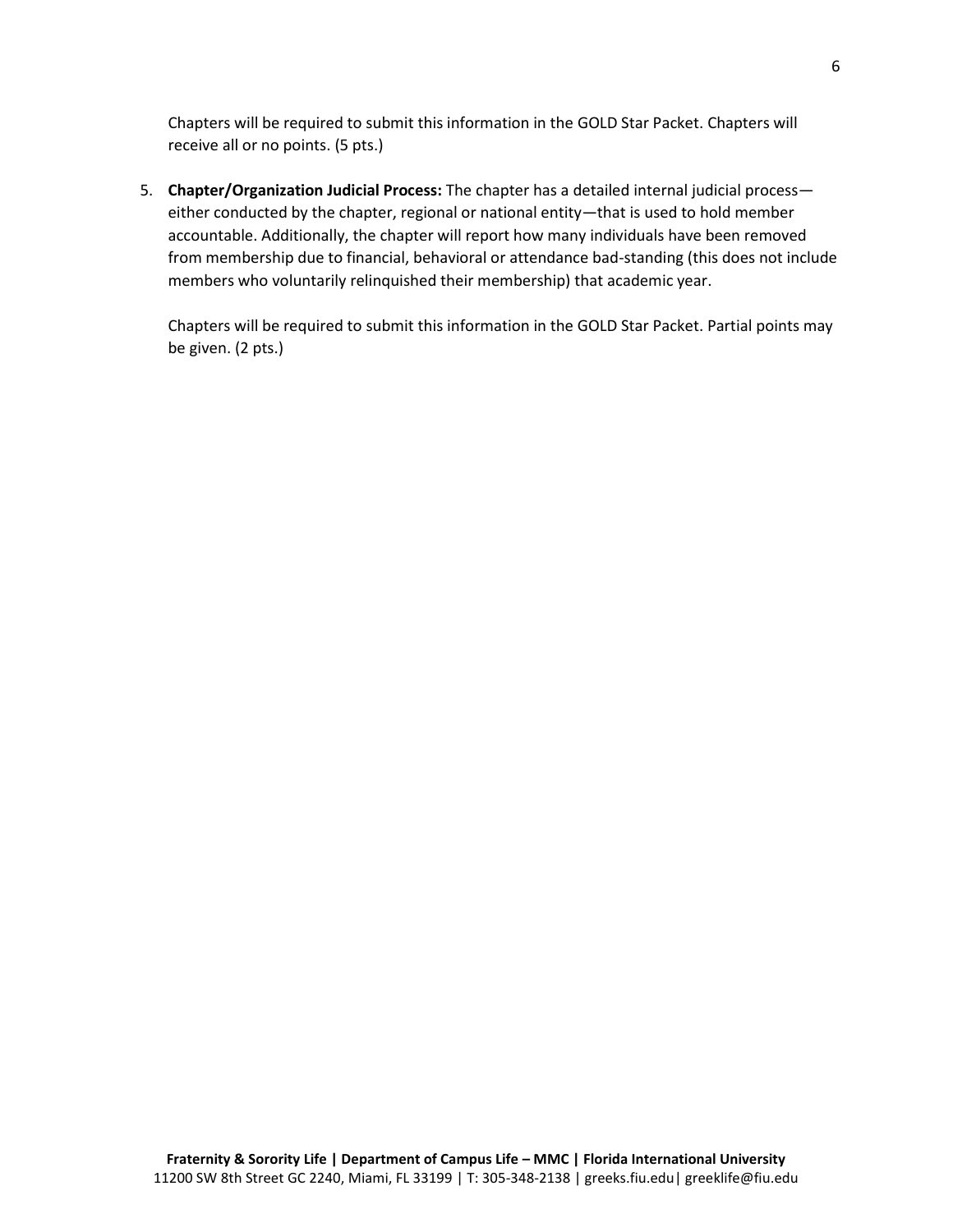## Member Development & Leadership

Category Requirements | 20 points

<span id="page-6-0"></span>A primary purpose of fraternal organizations is to promote the holistic development of its members and to foster an environment that inspires lifelong leaders. FIU Fraternity & Sorority Life expects our fraternal organizations to actively support member development initiatives and to enthusiastically take advantage of leadership development opportunities.

1. **Member Development Programs:** The chapter hosts at least 4 programs (2 per semester) that encourage individual member development. Topics can include, but are not limited to: diversity and inclusion; career readiness; soft skills and leadership skills development; wellness and health; etc. These workshops should be hosted by reputable sources (i.e. CAPS, VEP, LEAD Team, MPAS, Career Services, etc.), and not peer-facilitated by a chapter member—unless they are part of a program sponsored by the national organization. Provide documentation of attendance, dates and summaries of the programs held. At least 50% of the chapter should be present for these programs.

Chapters will be required to submit this information in the GOLD Star Packet. Partial points may be given. (8 pts.)

2. **President/FSL Staff Advisor Meetings:** The Chapter President met monthly with their FSL Staff Advisor to discuss goal setting, programming, and chapter development. One point will be given a month.

No submission is required from the chapter; FIU Fraternity & Sorority Life will confirm this requirement. Partial points may be given. (8 pts.)

3. **UIFI, Greek AOL, FSL Leadership Summit Participation:** Chapters have at least one representative attend Greek AOL and UIFI, and at least two representatives attend the FSL Leadership Summit.

No submission is required from the chapter; FIU Fraternity & Sorority Life will confirm this requirement. Partial points may be given. (4 pts.)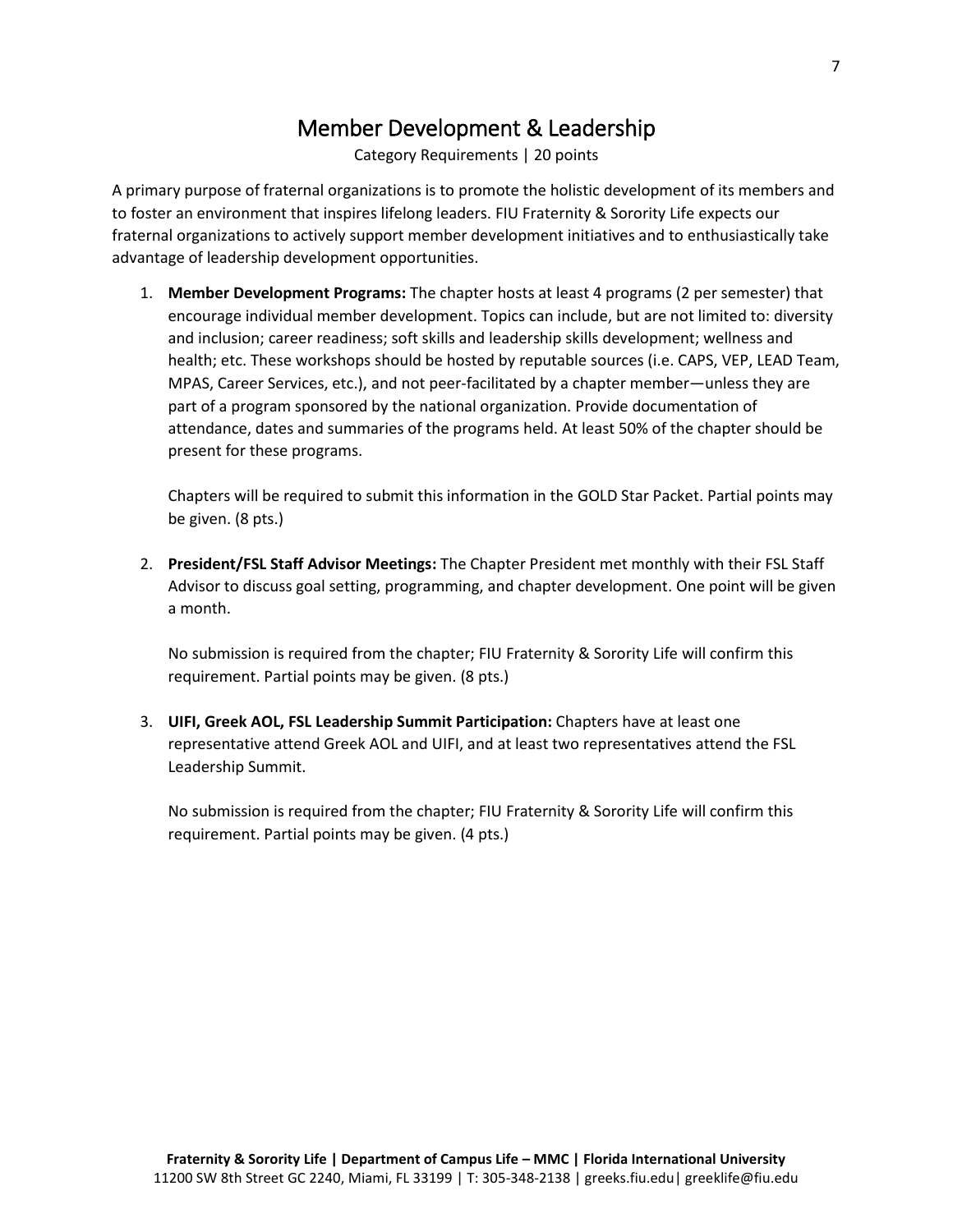## **Scholarship**

#### Category Requirements | 15 points

<span id="page-7-0"></span>FIU Fraternity & Sorority Life recognize that members of our fraternal community are students of Florida International University; the fraternal experience should be cocurricular to our students' academic experience—and not be detrimental to their academic success. Therefore, it is the expectation that members of our fraternal community have a strong emphasis on scholarship and our fraternal organizations foster an environment that supports academic performance.

#### 1. **Chapter GPA**

- a. Chapter is at or above all men's/all women's average and receives 5 pts. for each semester above
- b. Chapter is within .05 points of the all men's or all women's average will receive 4 pts. for each semester in this category
- c. Chapter is within .10 points of the all men's or all women's average will receive 3 pts. for each semester in this category
- d. Chapter is within .20 points of the all men's or all women's average will receive 2 pts. for each semester in this category
- e. Chapter is between .20 points of the all men's or all women's average and the minimum 2.7 GPA requirement will receive 1 pt. for each semester in this category
- f. Chapters below the minimum 2.7 GPA requirement will receive no points for each semester in this category. Chapters will also be placed on academic probation for the following semester.

No submission is required from the chapter; FIU Fraternity & Sorority Life will confirm this requirement. Partial points may be given. (10 pts.)

2. **Academic Plan:** The chapter submits a holistic academic plan that includes, but is not limited to: academic resources available to the chapter, academic workshops completed or planned for the chapter, general plans/ideas for individual members on academic probation, and any positive or negative incentive programs the chapter utilizes.

Chapters will be required to submit this information in the GOLD Star Packet. Partial points may be given. (4 pts.)

3. **Scholarship Chair:** The chapter has an elected/appointed Scholarship Chair that oversees and implements the submitted Academic Plan.

Chapters will be required to submit this information in the GOLD Star Packet. Chapters will receive all or no points. (1 pt.)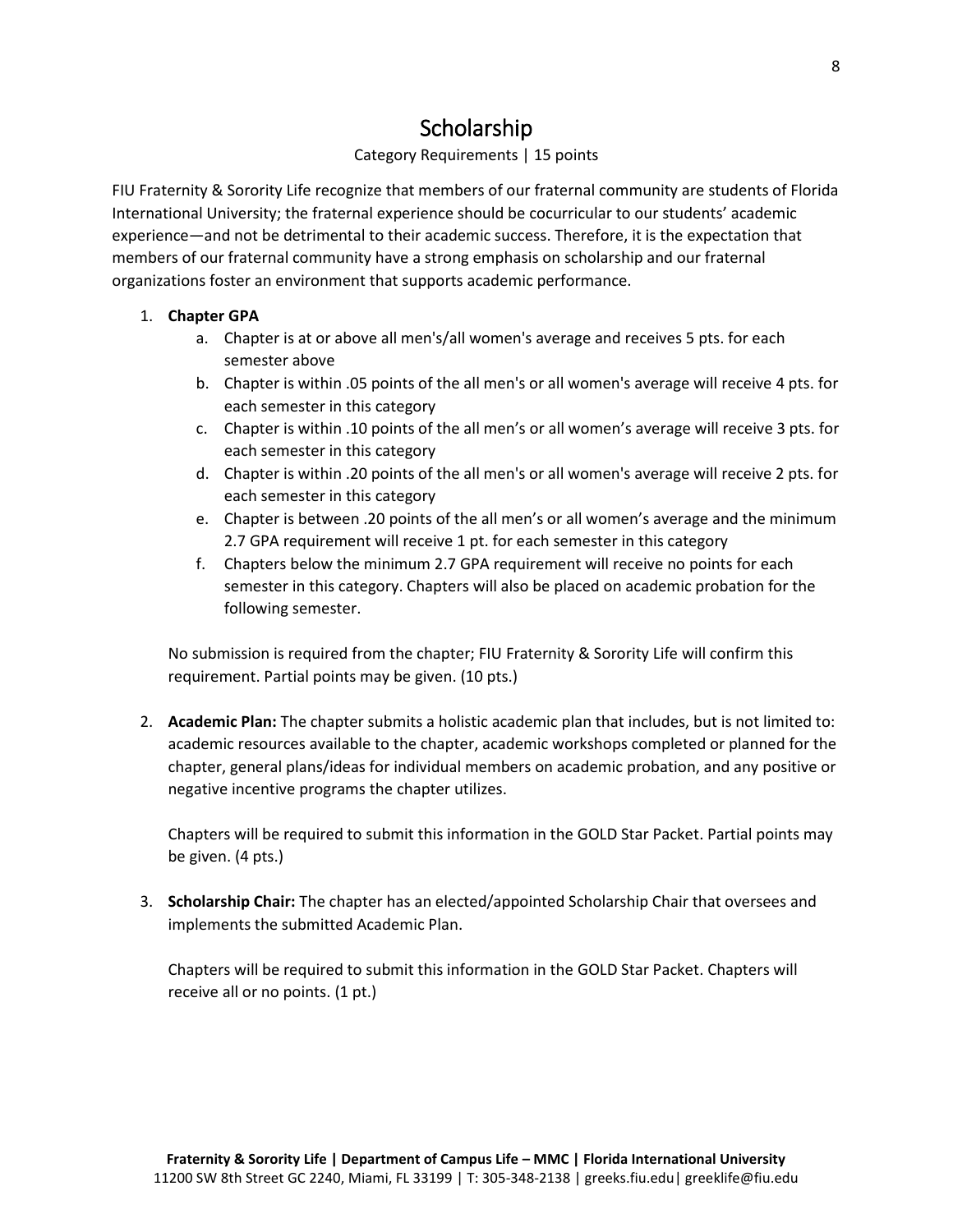### University & Community Relations

Category Requirements | 10 points

<span id="page-8-0"></span>Our fraternal organizations are part of the larger Florida International University and Miami-Dade communities. FIU Fraternity & Sorority Life expects chapters to act in congruence with FIU's values and mission and be active members of their governing council and our larger fraternal community.

1. **Mission Goals and Initiatives:** The chapter demonstrates a significant commitment to living their organization's and FIU's values. The chapter will submit a 500-word explanation detailing how their organization lives these values through their programming efforts, on-campus and community relationships and their values-based goals moving forward.

Chapters will be required to submit this information in the GOLD Star Packet. Partial points may be given. (4 pts.)

2. **Governing Council Participation:** A chapter delegate actively attends and participates in their governing council's general body meetings.

No submission is required from the chapter; FIU Fraternity & Sorority Life will confirm this requirement. Partial points may be given. (2 pts.)

3. **Presidents' Roundtable Attendance:** The Chapter President, or other delegate, actively attends and participates in monthly Presidents' Roundtable Meetings.

No submission is required from the chapter; FIU Fraternity & Sorority Life will confirm this requirement. Partial points may be given. (2 pts.)

4. **Engage Implementation:** The chapter consistently uses Engage, as evidenced by an updated roster and officers in their portal. Additionally, the chapter should actively use the calendar function to promote open/public events.

No submission is required from the chapter; FIU Fraternity & Sorority Life will confirm this requirement. Partial points may be given. (2 pts.)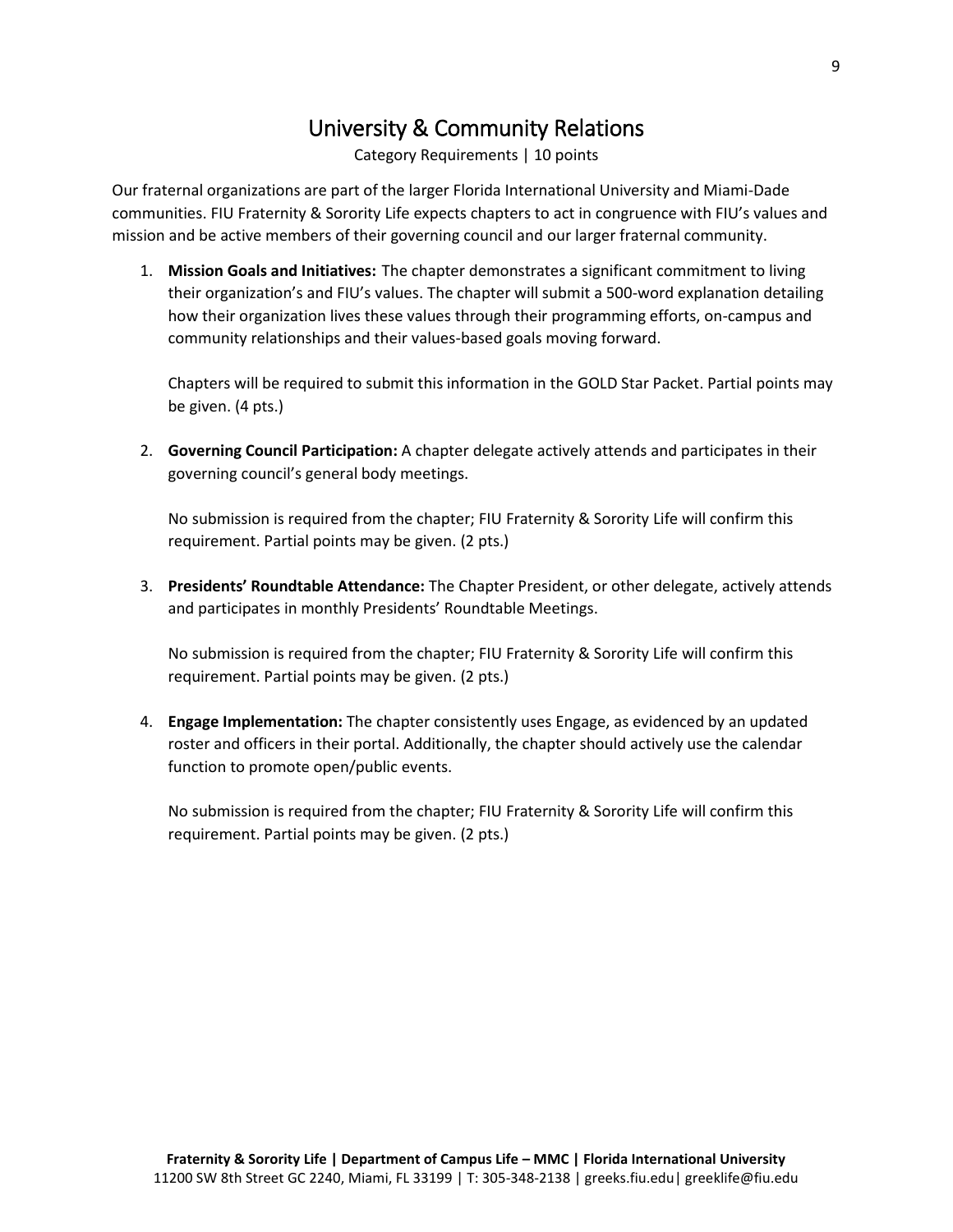## Chapter Operations

#### Category Requirements | 10 points

<span id="page-9-0"></span>Our fraternal organizations are expected to efficiently and effectively conduct chapter operations and business—this includes correctly submitted required any paperwork to FIU Fraternity & Sorority Life by the assigned deadline, ensuring the chapter is paid in full to various entities, and ensuring the longevity of chapter success by conducting successful officer transitions.

1. **Roster Submissions:** The chapter *correctly* submits their chapter roster at the beginning and end of each semester *by the assigned due date*. One point will be given for each timely and correctly submitted roster.

Chapters will be required to submit this information with Beginning and End of Semester Reports and FIU Fraternity & Sorority Life will confirm this requirement. Partial points may be given. (4 pts.)

2. **No Outstanding Balance to Council or FSL:** The chapter has no outstanding dues or fines to either to their governing council or to FIU Fraternity & Sorority Life.

No submission is required from the chapter; FIU Fraternity & Sorority Life will confirm this requirement. Chapters will receive all or no points. (2 pts.)

3. **Good Standing with National Organization:** Chapters will submit a letter from a national or regional representative detailing the chapter's standing with the national organization. Only chapters in good standing will receive the points in this category.

Chapters will be required to submit this information in the GOLD Star Packet. Chapters will receive all or no points. (1 pt.)

4. **Chapter Officer Transition Retreat/Meeting:** The chapter hosts a chapter officer transition at least once a year; an agenda/overview of this transition retreat/meeting will be submitted. Transitioning should consist of more than just individual meetings with outgoing and incoming officers, but should include team reflection, goal setting and teambuilding.

Chapters will be required to submit this information in the GOLD Star Packet. Partial points may be given. (3 pts.)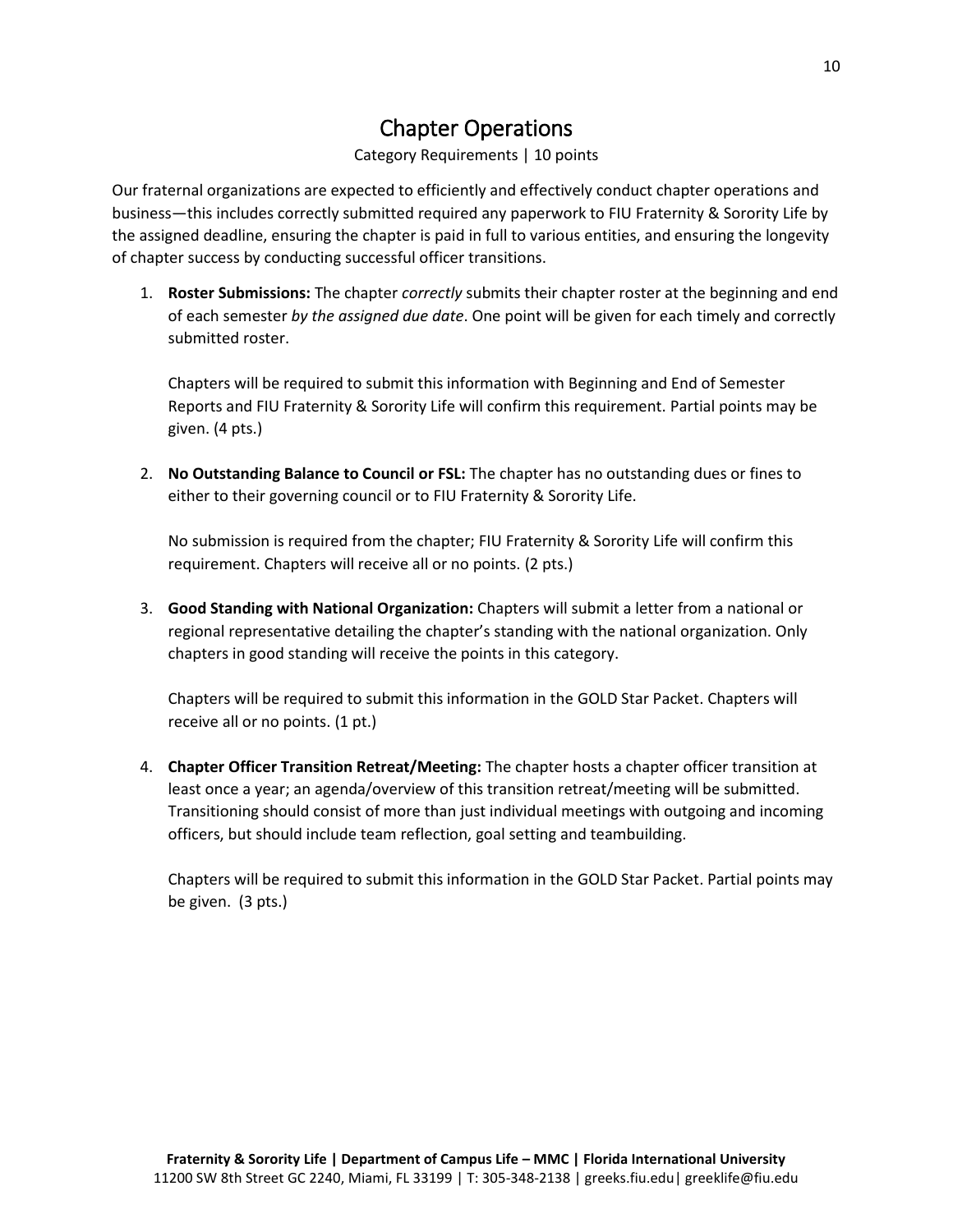#### Recruitment, Intake & Retention

Category Requirements | 10 points

<span id="page-10-0"></span>Recruitment/Intake ensure the continued growth and sustainability of our fraternal organizations and our FIU fraternal community. FIU Fraternity & Sorority Life expects our fraternal organizations to actively seek opportunities for growth, to appropriately follow all recruitment/intake and new member education policies, and to conduct a safe and effective new member education process.

1. **New Member or Recruitment Judicial Violations:** The chapter is not sanctioned for membership recruitment or new member education violations by either its governing council, FIU Fraternity & Sorority Life, the Office of Student Conduct and Conflict Resolution, their inter/national organization or other applicable authorities.

No submission is required from the chapter; FIU Fraternity & Sorority Life will confirm this requirement. Chapters will receive all or no points. (1 pt.)

2. **New Member Program:** The chapter adheres to a written membership intake program/new member education program that promotes scholarship, clearly expresses values and expectations for conduct, and provides opportunities for personal development. Chapters will be required to submit a copy of the inter/national organization's policies regarding recruitment and new member education and any manuals or related material. Additionally, anything implemented by the collegiate chapter should also be detailed and submitted.

Chapters will be required to submit this information in the GOLD Star Packet. Chapters will receive all or no points. (4 pts.)

3. **Greek 101 Attendance:** All new members register for and attend a Greek 101 session and/or all assessed Greek 101 fines are paid by the due date. In this context, the term "new members" describes all those currently going their new member education process for IFC and PC, and members that were initiated the previous semester for MGC and NPHC.

No submission is required from the chapter; FIU Fraternity & Sorority Life will confirm this requirement. Chapters will receive all or no points. (2 pts.)

4. **Recruitment Plans:** Chapters will submit recruitment plans for the following two semesters, including dates/descriptions for interest meetings, informationals, recruitment events, workshops and trainings for chapter members, etc.

Chapters will be required to submit this information in the GOLD Star Packet. Partial points may be given. (2 pts.)

5. **Participated in Recruitment/Intake:** The chapter actively participated in recruitment or intake activities during the calendar year.

No submission is required from the chapter; FIU Fraternity & Sorority Life will confirm this requirement. Chapters will receive all or no points. (1 pt.)

**Fraternity & Sorority Life | Department of Campus Life – MMC | Florida International University** 11200 SW 8th Street GC 2240, Miami, FL 33199 | T: 305-348-2138 | greeks.fiu.edu| greeklife@fiu.edu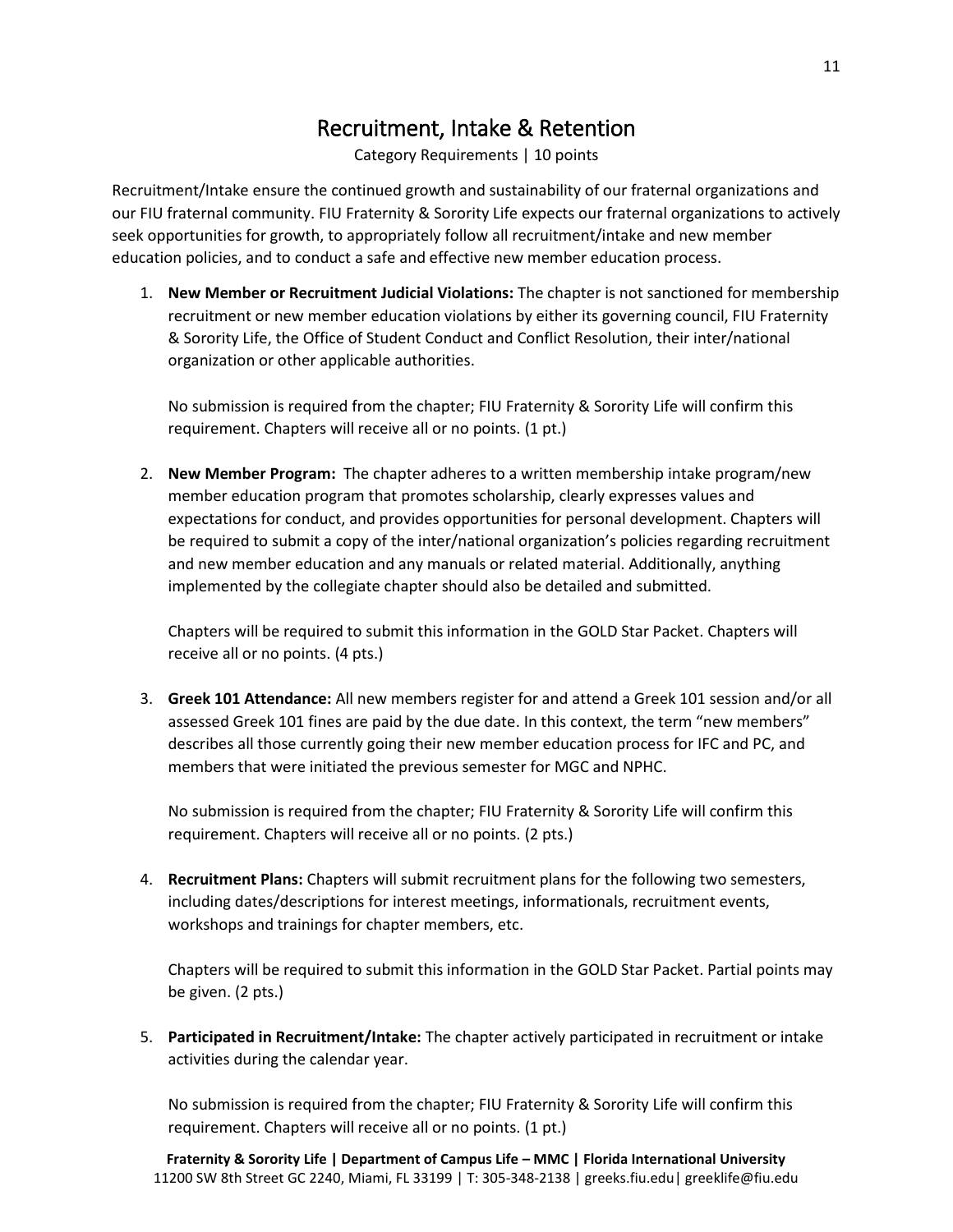## Community Impact & Campus Involvement

Category Requirements | 10 points

<span id="page-11-0"></span>Our fraternal organizations should constantly strive to not only better their members, but to also better their campus and local communities. FIU Fraternity & Sorority Life expects our fraternal organizations to meet or exceed minimum expectations as it pertains to community service and philanthropic endeavors. Additionally, we hope our fraternal organizations will build collaborative and respectful relationships with other student organizations, including non-Greek organizations, departments and offices on campus, and other local community partners.

1. **Service Requirement:** Each chapter will complete 5 hours of community service, per member, per semester. The chapter will submit the Community Service Report at the end of each semester. One point will be given for each semester.

Chapters will be required to submit this information with Beginning and End of Semester Reports and FIU Fraternity & Sorority Life will confirm this requirement. Partial points may be given. (2 pts.)

2. **Philanthropy Events:** The chapter will detail what philanthropy events were held, how much was raised, how many people attended, and the connection between the event, the cause, and their organization's values.

Chapters will be required to submit this information in the GOLD Star Packet. Partial points may be given. (4 pts.)

3. **Member Involvement:** At least 50% of members are involved in other student organizations/activities, or hold jobs or internships.

Chapters will be required to submit this information in the GOLD Star Packet. Chapters will receive all or no points. (2 pts.)

4. **Collaboration:** The chapter co-sponsors an event with another student organization (Greek or non-Greek) at least once an academic year. If you question what event(s) would count for points in this category, please ask FIU FSL Staff. Some events include, but are not limited to, cosponsored, service projects, educational programs, and risk management workshops. This excludes social events and partnerships for Homecoming or similar events.

Chapters will be required to submit this information in the GOLD Star Packet. Chapters will receive all or no points. (2 pts.)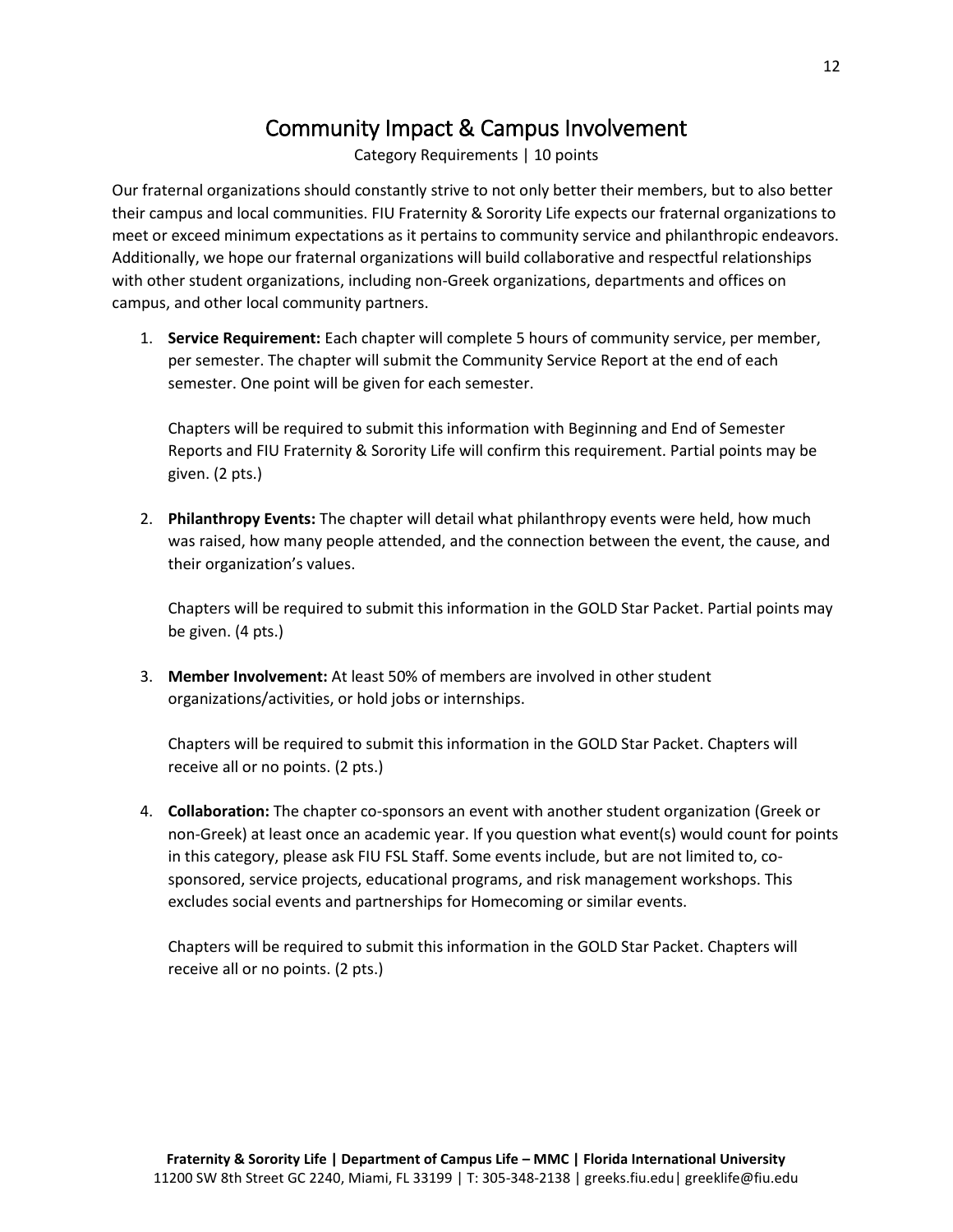#### Evaluation

<span id="page-12-0"></span>To ensure consistency in reviewing, all submissions will be scored by all FIU Fraternity & Sorority Life staff members. Results will be made available to the appropriate chapter leadership and opportunities for follow-up and feedback on areas of improvement will be made available.

| Safety & Wellness<br>25 points<br>А.<br><b>Judicial Infractions</b><br>(5 points)<br>a.<br><b>Risk Management Education</b><br>b.<br>(2 points)<br>Program #1<br>i.<br>(2 points)<br>Program #2<br>ii.<br>iii.<br><b>Policy Review</b><br>(1 point)<br><b>All-Greek Educational</b><br>c.<br>i. Spring<br>(4 points)<br>Fall<br>ii.<br>(4 points)<br>(5 points)<br><b>Crisis Management Plan</b><br>d.<br><b>Chapter/Organization Judicial Process</b><br>(2 points)<br>e.<br>В.<br>Member Development & Leadership<br>20 points<br><b>Member Development Programs</b><br>a.<br>Program #1<br>(2 points)<br>i.<br>(2 points)<br>Program #2<br>ii.<br>Program #3<br>(2 points)<br>iii.<br>Program #4<br>(2 points)<br>iv.<br><b>President/FSL Staff Advisor Meetings</b><br>(8 points)<br>b.<br>UIFI, Greek AOL, FSL Leadership Summit Participation<br>c.<br>UIFI<br>i.<br>(1 point)<br>(1 point)<br>Greek AOL<br>ii.<br>FSL Leadership Summit<br>(2 points)<br>iii.<br>C.<br>Scholarship<br>15 points<br>Chapter GPA<br>a.<br>(5 points)<br>i. Spring<br>Fall<br>(5 points)<br>ii.<br>Academic Plan<br>(4 points)<br>b.<br>Scholarship Chair<br>(1 point)<br>c.<br>University & Community Relations<br>10 points<br>D.<br><b>Mission Goals and Initiatives</b><br>(4 points)<br>a.<br><b>Governing Council Participation</b><br>(2 points)<br>b.<br>Presidents' Roundtable Attendance<br>(2 points)<br>c. |  | Designation: National Contract of the Contract of the Contract of the Contract of the Contract of the Contract of the Contract of the Contract of the Contract of the Contract of the Contract of the Contract of the Contract |  |
|------------------------------------------------------------------------------------------------------------------------------------------------------------------------------------------------------------------------------------------------------------------------------------------------------------------------------------------------------------------------------------------------------------------------------------------------------------------------------------------------------------------------------------------------------------------------------------------------------------------------------------------------------------------------------------------------------------------------------------------------------------------------------------------------------------------------------------------------------------------------------------------------------------------------------------------------------------------------------------------------------------------------------------------------------------------------------------------------------------------------------------------------------------------------------------------------------------------------------------------------------------------------------------------------------------------------------------------------------------------------------------------------------------|--|--------------------------------------------------------------------------------------------------------------------------------------------------------------------------------------------------------------------------------|--|
|                                                                                                                                                                                                                                                                                                                                                                                                                                                                                                                                                                                                                                                                                                                                                                                                                                                                                                                                                                                                                                                                                                                                                                                                                                                                                                                                                                                                            |  |                                                                                                                                                                                                                                |  |
|                                                                                                                                                                                                                                                                                                                                                                                                                                                                                                                                                                                                                                                                                                                                                                                                                                                                                                                                                                                                                                                                                                                                                                                                                                                                                                                                                                                                            |  |                                                                                                                                                                                                                                |  |
|                                                                                                                                                                                                                                                                                                                                                                                                                                                                                                                                                                                                                                                                                                                                                                                                                                                                                                                                                                                                                                                                                                                                                                                                                                                                                                                                                                                                            |  |                                                                                                                                                                                                                                |  |
|                                                                                                                                                                                                                                                                                                                                                                                                                                                                                                                                                                                                                                                                                                                                                                                                                                                                                                                                                                                                                                                                                                                                                                                                                                                                                                                                                                                                            |  |                                                                                                                                                                                                                                |  |
|                                                                                                                                                                                                                                                                                                                                                                                                                                                                                                                                                                                                                                                                                                                                                                                                                                                                                                                                                                                                                                                                                                                                                                                                                                                                                                                                                                                                            |  |                                                                                                                                                                                                                                |  |
|                                                                                                                                                                                                                                                                                                                                                                                                                                                                                                                                                                                                                                                                                                                                                                                                                                                                                                                                                                                                                                                                                                                                                                                                                                                                                                                                                                                                            |  |                                                                                                                                                                                                                                |  |
|                                                                                                                                                                                                                                                                                                                                                                                                                                                                                                                                                                                                                                                                                                                                                                                                                                                                                                                                                                                                                                                                                                                                                                                                                                                                                                                                                                                                            |  |                                                                                                                                                                                                                                |  |
|                                                                                                                                                                                                                                                                                                                                                                                                                                                                                                                                                                                                                                                                                                                                                                                                                                                                                                                                                                                                                                                                                                                                                                                                                                                                                                                                                                                                            |  |                                                                                                                                                                                                                                |  |
|                                                                                                                                                                                                                                                                                                                                                                                                                                                                                                                                                                                                                                                                                                                                                                                                                                                                                                                                                                                                                                                                                                                                                                                                                                                                                                                                                                                                            |  |                                                                                                                                                                                                                                |  |
|                                                                                                                                                                                                                                                                                                                                                                                                                                                                                                                                                                                                                                                                                                                                                                                                                                                                                                                                                                                                                                                                                                                                                                                                                                                                                                                                                                                                            |  |                                                                                                                                                                                                                                |  |
|                                                                                                                                                                                                                                                                                                                                                                                                                                                                                                                                                                                                                                                                                                                                                                                                                                                                                                                                                                                                                                                                                                                                                                                                                                                                                                                                                                                                            |  |                                                                                                                                                                                                                                |  |
|                                                                                                                                                                                                                                                                                                                                                                                                                                                                                                                                                                                                                                                                                                                                                                                                                                                                                                                                                                                                                                                                                                                                                                                                                                                                                                                                                                                                            |  |                                                                                                                                                                                                                                |  |
|                                                                                                                                                                                                                                                                                                                                                                                                                                                                                                                                                                                                                                                                                                                                                                                                                                                                                                                                                                                                                                                                                                                                                                                                                                                                                                                                                                                                            |  |                                                                                                                                                                                                                                |  |
|                                                                                                                                                                                                                                                                                                                                                                                                                                                                                                                                                                                                                                                                                                                                                                                                                                                                                                                                                                                                                                                                                                                                                                                                                                                                                                                                                                                                            |  |                                                                                                                                                                                                                                |  |
|                                                                                                                                                                                                                                                                                                                                                                                                                                                                                                                                                                                                                                                                                                                                                                                                                                                                                                                                                                                                                                                                                                                                                                                                                                                                                                                                                                                                            |  |                                                                                                                                                                                                                                |  |
|                                                                                                                                                                                                                                                                                                                                                                                                                                                                                                                                                                                                                                                                                                                                                                                                                                                                                                                                                                                                                                                                                                                                                                                                                                                                                                                                                                                                            |  |                                                                                                                                                                                                                                |  |
|                                                                                                                                                                                                                                                                                                                                                                                                                                                                                                                                                                                                                                                                                                                                                                                                                                                                                                                                                                                                                                                                                                                                                                                                                                                                                                                                                                                                            |  |                                                                                                                                                                                                                                |  |
|                                                                                                                                                                                                                                                                                                                                                                                                                                                                                                                                                                                                                                                                                                                                                                                                                                                                                                                                                                                                                                                                                                                                                                                                                                                                                                                                                                                                            |  |                                                                                                                                                                                                                                |  |
|                                                                                                                                                                                                                                                                                                                                                                                                                                                                                                                                                                                                                                                                                                                                                                                                                                                                                                                                                                                                                                                                                                                                                                                                                                                                                                                                                                                                            |  |                                                                                                                                                                                                                                |  |
|                                                                                                                                                                                                                                                                                                                                                                                                                                                                                                                                                                                                                                                                                                                                                                                                                                                                                                                                                                                                                                                                                                                                                                                                                                                                                                                                                                                                            |  |                                                                                                                                                                                                                                |  |
|                                                                                                                                                                                                                                                                                                                                                                                                                                                                                                                                                                                                                                                                                                                                                                                                                                                                                                                                                                                                                                                                                                                                                                                                                                                                                                                                                                                                            |  |                                                                                                                                                                                                                                |  |
|                                                                                                                                                                                                                                                                                                                                                                                                                                                                                                                                                                                                                                                                                                                                                                                                                                                                                                                                                                                                                                                                                                                                                                                                                                                                                                                                                                                                            |  |                                                                                                                                                                                                                                |  |
|                                                                                                                                                                                                                                                                                                                                                                                                                                                                                                                                                                                                                                                                                                                                                                                                                                                                                                                                                                                                                                                                                                                                                                                                                                                                                                                                                                                                            |  |                                                                                                                                                                                                                                |  |
|                                                                                                                                                                                                                                                                                                                                                                                                                                                                                                                                                                                                                                                                                                                                                                                                                                                                                                                                                                                                                                                                                                                                                                                                                                                                                                                                                                                                            |  |                                                                                                                                                                                                                                |  |
|                                                                                                                                                                                                                                                                                                                                                                                                                                                                                                                                                                                                                                                                                                                                                                                                                                                                                                                                                                                                                                                                                                                                                                                                                                                                                                                                                                                                            |  |                                                                                                                                                                                                                                |  |
|                                                                                                                                                                                                                                                                                                                                                                                                                                                                                                                                                                                                                                                                                                                                                                                                                                                                                                                                                                                                                                                                                                                                                                                                                                                                                                                                                                                                            |  |                                                                                                                                                                                                                                |  |
|                                                                                                                                                                                                                                                                                                                                                                                                                                                                                                                                                                                                                                                                                                                                                                                                                                                                                                                                                                                                                                                                                                                                                                                                                                                                                                                                                                                                            |  |                                                                                                                                                                                                                                |  |
|                                                                                                                                                                                                                                                                                                                                                                                                                                                                                                                                                                                                                                                                                                                                                                                                                                                                                                                                                                                                                                                                                                                                                                                                                                                                                                                                                                                                            |  |                                                                                                                                                                                                                                |  |
|                                                                                                                                                                                                                                                                                                                                                                                                                                                                                                                                                                                                                                                                                                                                                                                                                                                                                                                                                                                                                                                                                                                                                                                                                                                                                                                                                                                                            |  |                                                                                                                                                                                                                                |  |
|                                                                                                                                                                                                                                                                                                                                                                                                                                                                                                                                                                                                                                                                                                                                                                                                                                                                                                                                                                                                                                                                                                                                                                                                                                                                                                                                                                                                            |  |                                                                                                                                                                                                                                |  |
|                                                                                                                                                                                                                                                                                                                                                                                                                                                                                                                                                                                                                                                                                                                                                                                                                                                                                                                                                                                                                                                                                                                                                                                                                                                                                                                                                                                                            |  |                                                                                                                                                                                                                                |  |
|                                                                                                                                                                                                                                                                                                                                                                                                                                                                                                                                                                                                                                                                                                                                                                                                                                                                                                                                                                                                                                                                                                                                                                                                                                                                                                                                                                                                            |  |                                                                                                                                                                                                                                |  |
| Engage Implementation<br>(2 points)<br>d.                                                                                                                                                                                                                                                                                                                                                                                                                                                                                                                                                                                                                                                                                                                                                                                                                                                                                                                                                                                                                                                                                                                                                                                                                                                                                                                                                                  |  |                                                                                                                                                                                                                                |  |